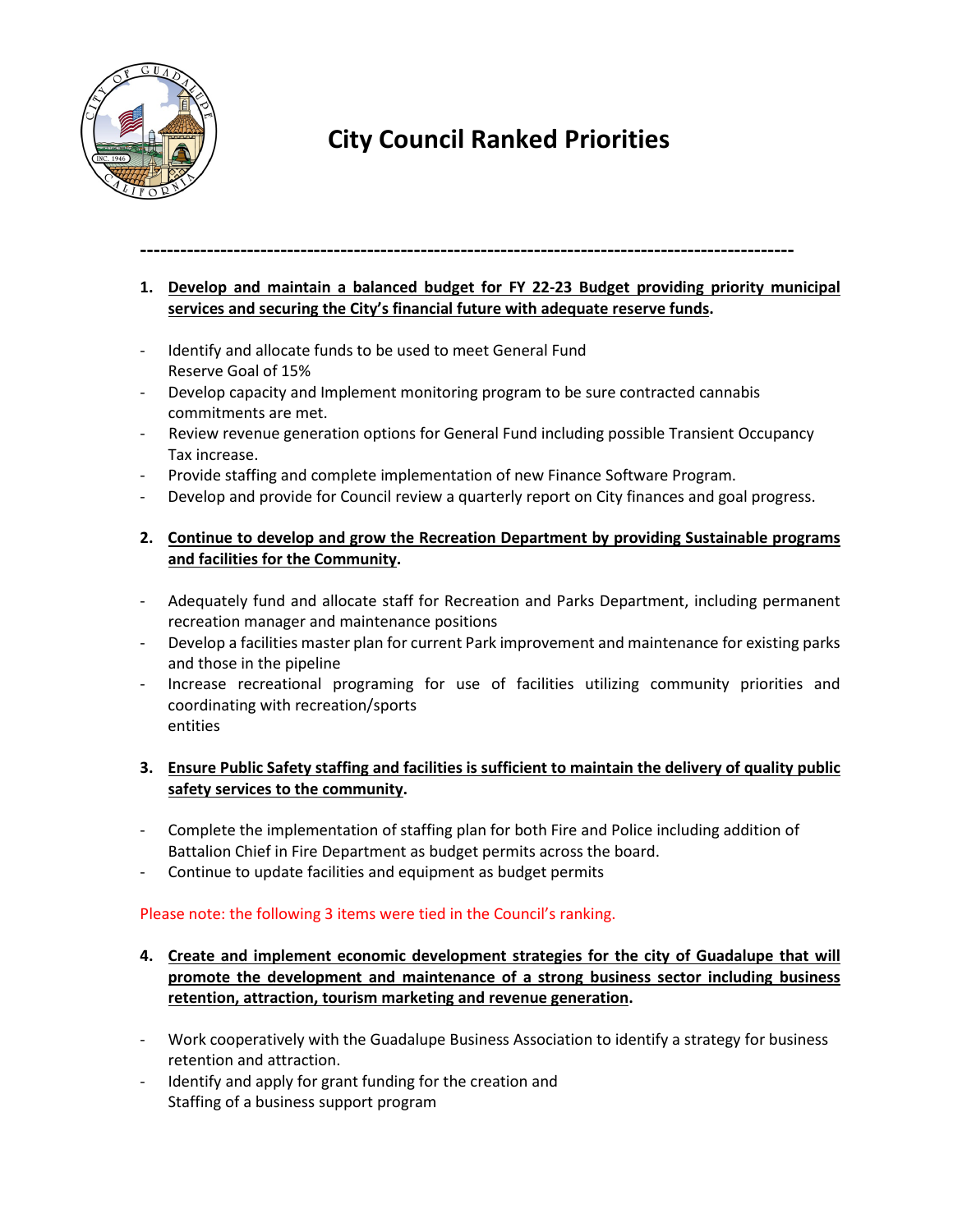- **5. Support the efforts to attract businesses to Pasadera Commercial Area to help, create employment opportunities, provide local services identified by Residents and generate tax revenue.**
- Develop a team comprised of a council member, planning staff, City Administrator and consultants to support project proponents in their efforts to attract potential businesses to the commercial Area.
- Advocate for the completion of the necessary infrastructure to support the development of the commercial area using communication between CalTrans, Santa Barbara County Association of Governments (SBCAG), the City's Development Team and DJ Farms.

## **6. Ensure that Public Facilities and Infrastructure (streets, water, wastewater) are capable of meeting current and future needs of the city.**

- Continue to maintain and update facility master plans including: Streets, Wastewater, Water and Capital Improvement Plan
- Prioritize City facilities in urgent need of City repair and identify costs and timing for all municipal facilities including the library.
- Seek Grant Funding to assist with the above
- Develop and implement an adequate staffing plan for the Department of Public Works
- **7. Ensure that American Recovery and Reinvestment Act (ARRA) funds are maximized to ensure that initially funded staffing and services are met and where feasible converted to General Fund support.**
- Revisit ARRA line items to ensure that the allocation of funds to needed positions and services are justifiable and achieves goals set by City Council
- On a quarterly basis, revisit the items supported by ARRA in comparison to quarterly expenses and revenues for the entire city budget.
- Require justification of the remaining ARRA budget items requested to ensure allocation amount and intent are realized

## **8. Coordinate with Santa Barbara County Parks Master Plan to acquire property adjacent or near Guadalupe for Camping and recreational facilities.**

- Establish core team to include city council representation, city staff and existing business groups, who will collaborate with Santa Barbara County Parks Department in developing the Santa Barbara County Park Master plan.
- City representatives will include City Administrator, Public Works Department, Recreation Department, city council representative and a representative of the business community.

## **9. Develop and implement a communication strategy focused on improving flow of information between constituents, city staff and Council members.**

- Cultivate relationship with community-based organizations to disseminate information
- Develop and implement social media policies for the City
- Increase the usage of Zoom to broadcast City Council meetings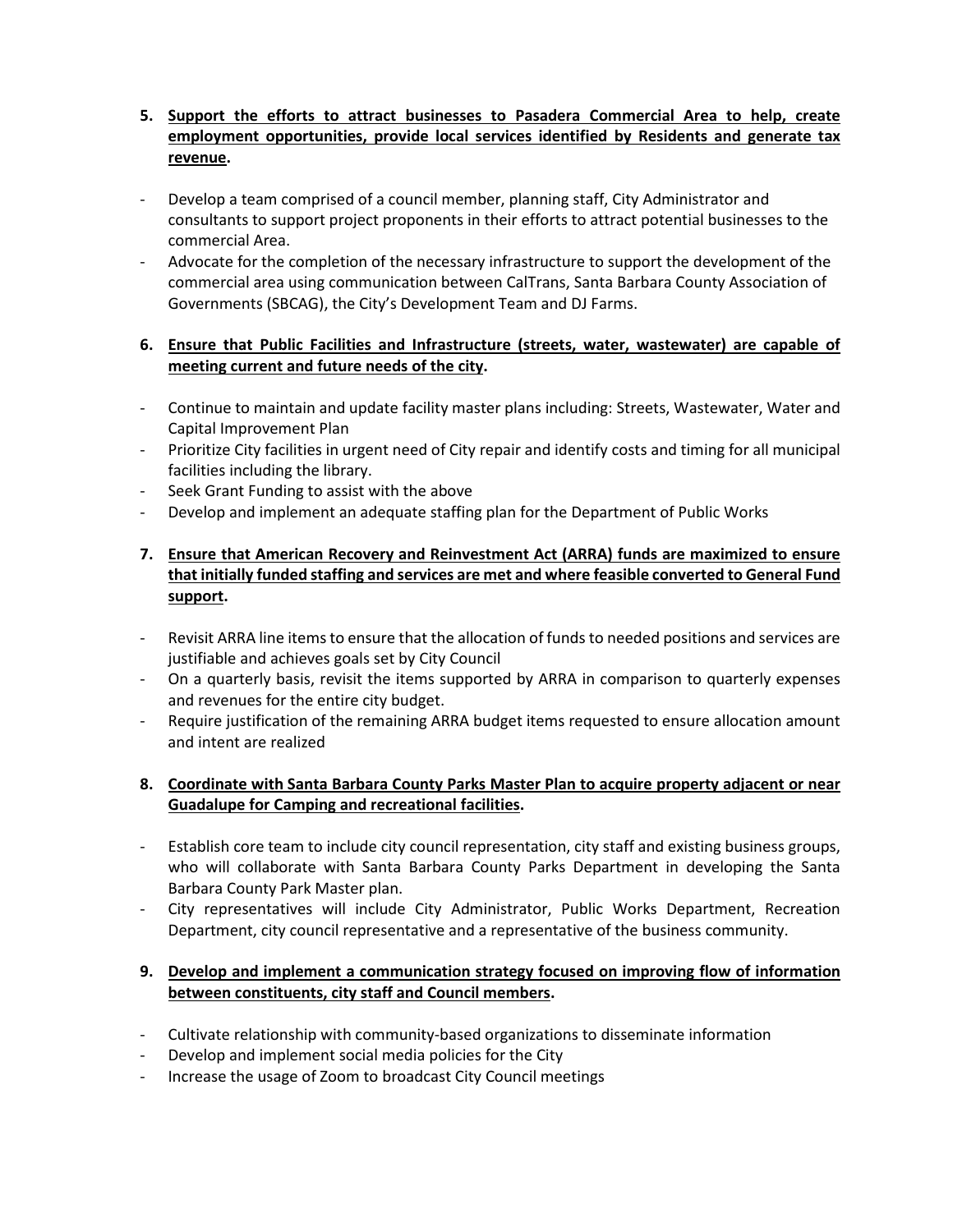# **Public Survey Results Ranked Priorities**

|    |                                                                                                                                                                                                                                                            | <b>Total Rating Score</b> |
|----|------------------------------------------------------------------------------------------------------------------------------------------------------------------------------------------------------------------------------------------------------------|---------------------------|
| 1. | Ensure Public Safety staffing and facilities is sufficient to maintain the<br>delivery of quality public safety services to the community.                                                                                                                 | <u> 284</u>               |
| 2. | Create and implement economic development strategies for the city of<br>Guadalupe that will promote the development and maintenance of a<br>strong business sector including business retention, attraction, tourism<br>marketing, and revenue generation. | <u>255</u>                |
| 3. | Develop and maintain a balanced budget for FY 22-23 Budget providing<br>priority municipal services and securing the City's financial future with<br>adequate reserve funds.                                                                               | 253                       |
| 4. | Ensure that Public Facilities and Infrastructure (streets, water,<br>wastewater) are capable of meeting the current and future needs of<br>the city.                                                                                                       | <u>246</u>                |
| 5. | Support the efforts to attract businesses to Pasadera Commercial Area<br>to help, create employment opportunities, provide local services<br>identified by Residents, and generate tax revenue.                                                            | <u>228</u>                |
| 6. | Ensure that American Recovery and Reinvestment Act (ARRA) funds are<br>maximized to ensure that initially funded staffing and services are met<br>and where feasible converted to General Fund support.                                                    | <u>216</u>                |
| 7. | Develop and implement a communication strategy focused on<br>improving flow of information between constituents, city staff and<br>Council members.                                                                                                        | <u> 214</u>               |
| 8. | Continue to develop and grow the Recreation Department by providing<br>Sustainable programs and facilities for the Community.                                                                                                                              | <u> 201</u>               |
|    |                                                                                                                                                                                                                                                            |                           |
| 9. | Coordinate with Santa Barbara County Parks Master Plan to acquire<br>property adjacent or near Guadalupe for Camping and recreational<br>facilities. Total Rating Score 167                                                                                | <u> 167</u>               |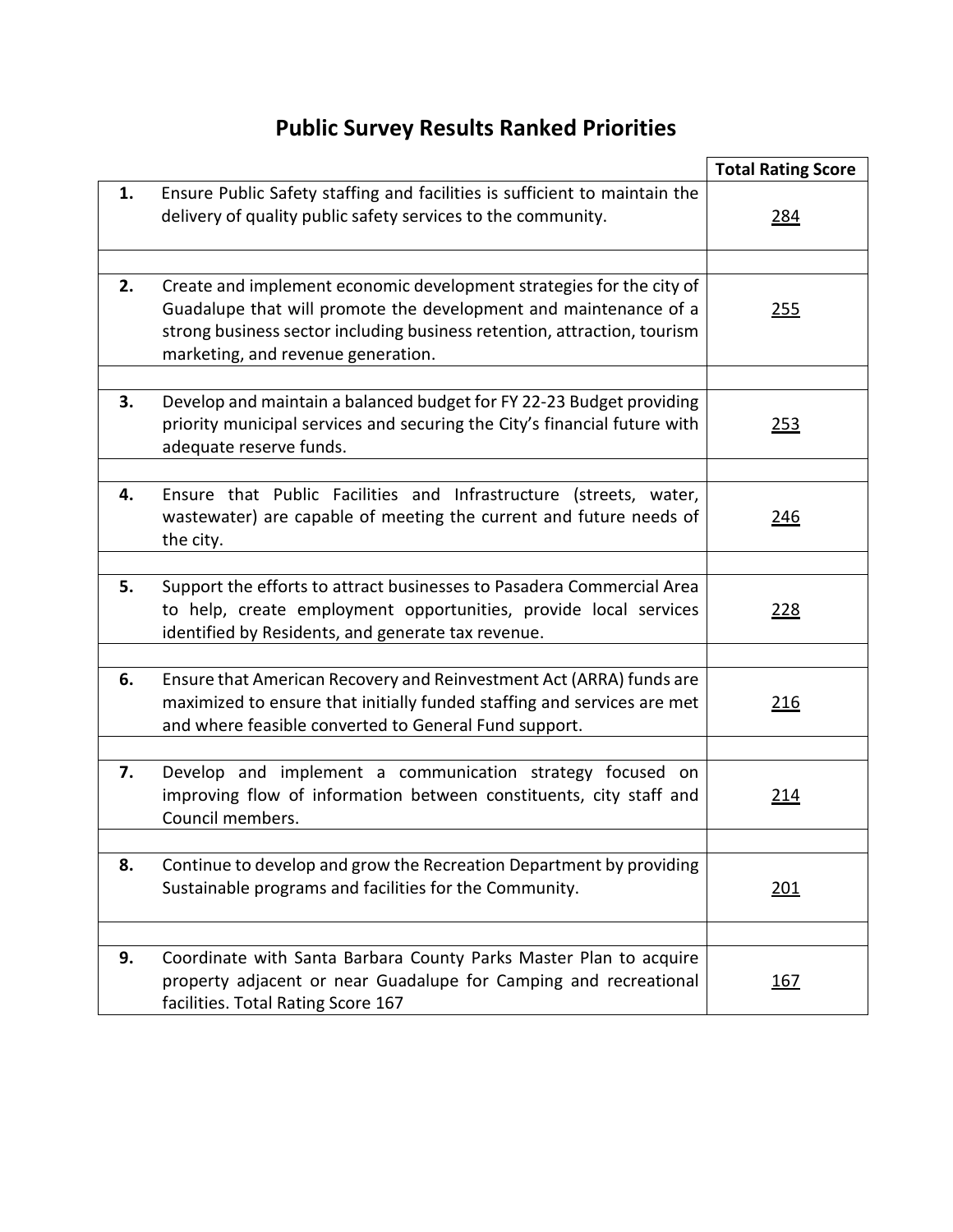

## **Goal Setting Survey**

## **Public Comments Received**

## **Comment #1**

I am grateful to the City for going through this process.

## **Comment #2**

I feel that the budget is very important. Too many times I see council swayed by 10 community members for personal agendas versus making the hard decisions so our financial future. We do not need to fire department staffed the way we have it. Calfire should take over and the city could hire full time EMTs if desired to supplement. Also, the facilities need to be invested in and maintained they've been left to rot for too long.

## **Comment #3**

Thank you!

## **Comment #4**

We need gas/charging stations on Main x Obispo. Also, we need to refresh the Welcome to Guadalupe sign.

#### **Comment #5**

Please address the Pasadera and Treasure Park intersection. Our community also deserves a proper Fire Department. I bought two homes in this city, a deciding factor was the safety and sense of community. Please do not make the mistake of making any change that involves our city losing the fire department. No to volunteers!!!

#### **Comment #6**

Must have well-staffed police and fire departments

#### **Comment #7**

Create and implement a budget for public safety that is reasonable and feasible for all city residents.

#### **Comment #8**

The Fire Department Deserves a Real Fire Chief.

#### **Comment #9**

This is a poorly formatted survey. Having to refer back to the numbers at the top of the page is confusing. Also, the delineation between #3 Important and #4 Most important within the next 1- 3 years. Only gives you the answers you want, not the answers of the people. For example, having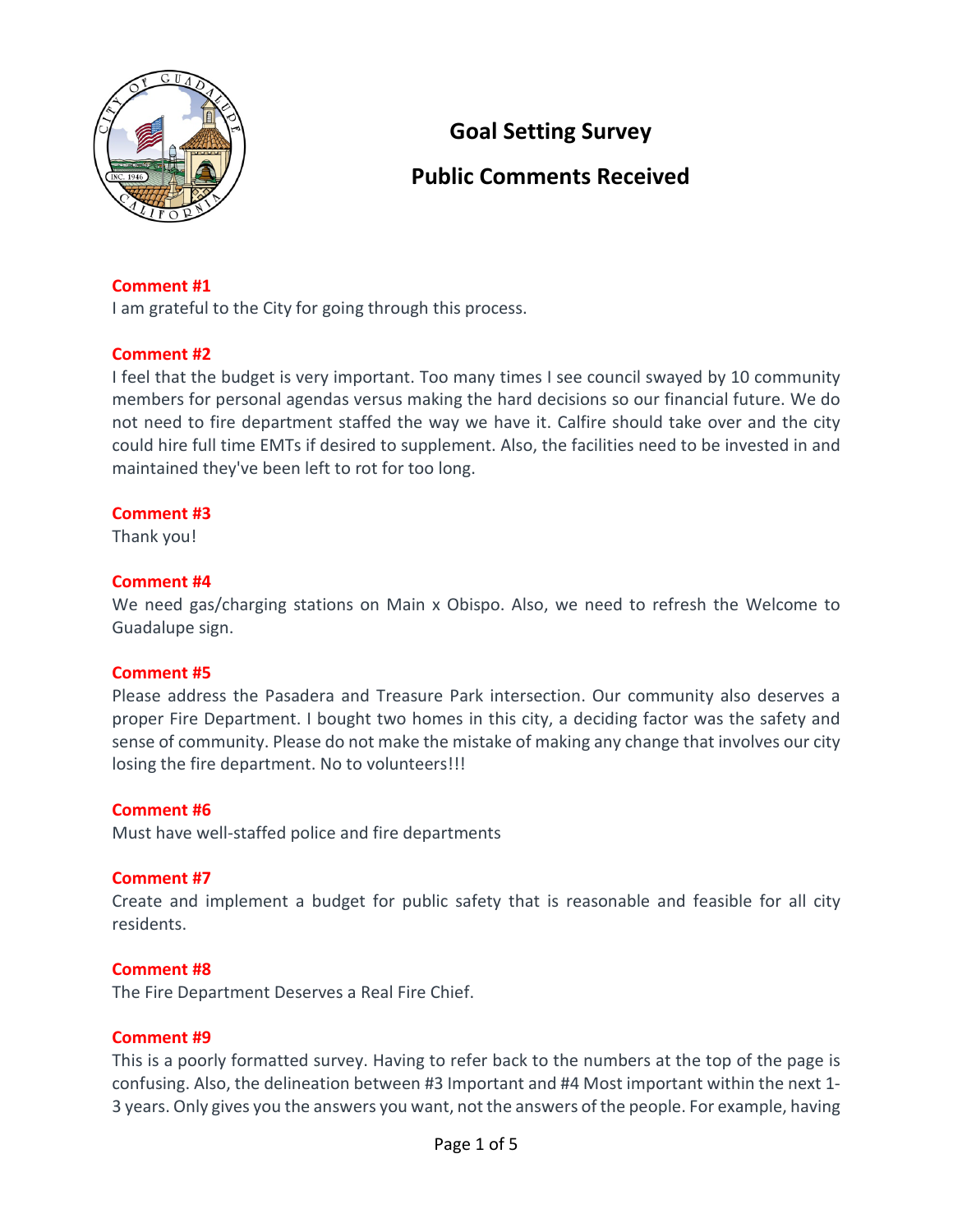a fire department in some people's opinions is #1 importance, right now, not in 1-3 years. So, do you put in #3 or #4? A listing of ordering the items in your list of importance as the community member with #1 being your most important and #10 being your least important would give you the best data set. This survey is written is data garbage. Garbage in results in garbage out. Please hire someone that knows how to frame a survey for real results before giving us garbage to fill out. It's especially bad for non-English speaking residents who maybe haven't been educated in how linear surveys are presented. Do better. Thank you.

## **Comment #10**

Increased inter and intradepartmental communication and transparency. Individual Chiefs representing both Fire and Law Enforcement branches of the public safety department operating under unified command. Those individuals would work cohesively with the director of public safety who works as a nonpartisan moderator in decision making effecting either respective department.

#### **Comment #11**

Hire a permanent fire chief and prioritize our fire department and support our firefighters.

#### **Comment #12**

Hire a real fire chief.

#### **Comment #13**

Please share any other comments you have below:

#### **Comment #14**

We must revitalize downtown and make empty commercial storefronts available for those anxious to provide value to our community.

#### **Comment #15**

The city needs to work with businesses to improve appearance of downtown. Provide adequate police & fire services before adding non-essential positions (full time rec mgr., emergency coordinator etc. Step up code and traffic enforcement.

#### **Comment #16**

The city needs to have a well-maintained Fire department.

#### **Comment #17**

Public Safety should always be the first priority. The inclusion of 'as funding permits' is worrisome. Also, clear communication regarding the most urgent needs, to the population of Guadalupe, could provide a catalyst for fund raising, by residents, which would enhance sense of community and ownership.

#### **Comment #18**

I've only seen this survey on one Facebook group from which I copied the link and shared it to another group. I'm concerned that the limited exposure the public has to this survey, severely impacts its viability. Our main concerns as resident should be: a balanced budget, securing Public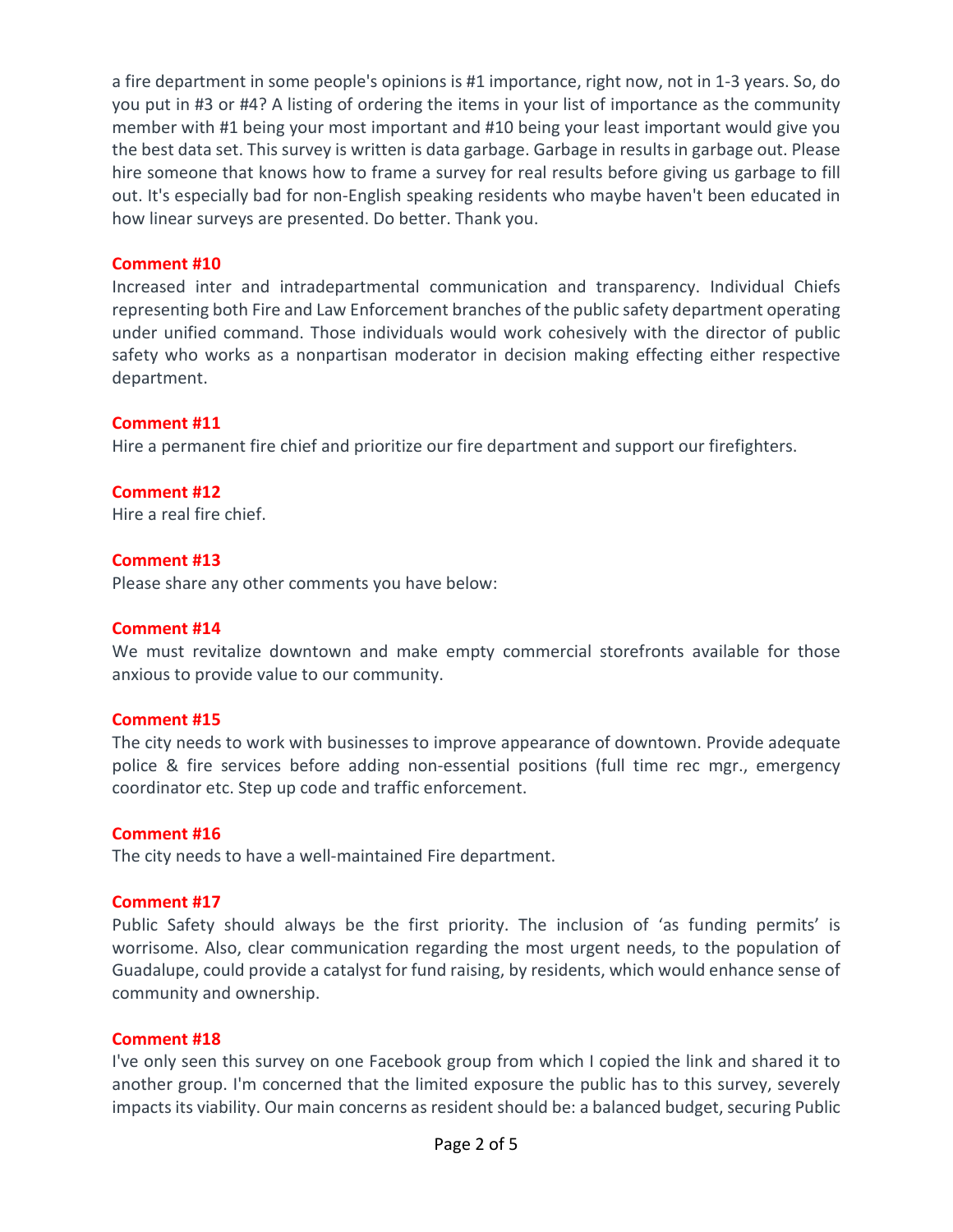Works, fortifying Public Safety and ensuring residents receive consistent communication from the city. In my opinion, given the state of the city finances (including reserves that fall well below the intended goal of 1 million), all other considerations have to take a backseat until these items are secured.

## **Comment #19**

Public Safety including staffing of professional first responders /firefighters/police, should always be 1st priority, in City Budget planning. A Centralized Communication path, between City representatives and Guadalupe residents, would be beneficial.

## **Comment #20**

Hire a Fire Chief with fire-fighting experience

## **Comment #21**

A 24/7 presence of our Fire Department/EMT for medical emergencies within Guadalupe is essential to ensure the safety of our elderly residents in case of sudden emergency. The city is physically too far from the nearest town for a reasonable response time in event of emergency.

## **Comment #22**

Have a balance budget. Do not overspend. Do not fall for the games the Fire department union is trying to use to coerce you to pay them more or hire more people.

## **Comment #23**

Get a dedicated fire chief that actually supports them.

## **Comment #24**

Better outreach and communication for the city and its residents. Make Guadalupe more desirable community and destination to attract businesses to grow and attract tax dollars

## **Comment #25**

Fund education, it's our future.

## **Comment #26**

Thank you all for the time and energy you put in to continue making Guadalupe a safe, healthy, enjoyable, and beautiful place to live. Stay humble and honest and prosperity will come.

## **Comment #27**

Our kids can't play in the park if they are not protected by our fire dept. Safety first!!!

#### **Comment #28**

Clear communication & information between City council & rest of City very important. Safety-IE - Professional Fire Department, incredibly important. Signal at Obispo & 166 incredibly important for safety, seen too many accidents, @ HWY 1 & 166 as well. Get Tom Brandeberry to fill out more grants for different issues. Yes, when both dispensaries are open, make sure they are doing all the service for the community they said they would do -- strict F/U. Acquiring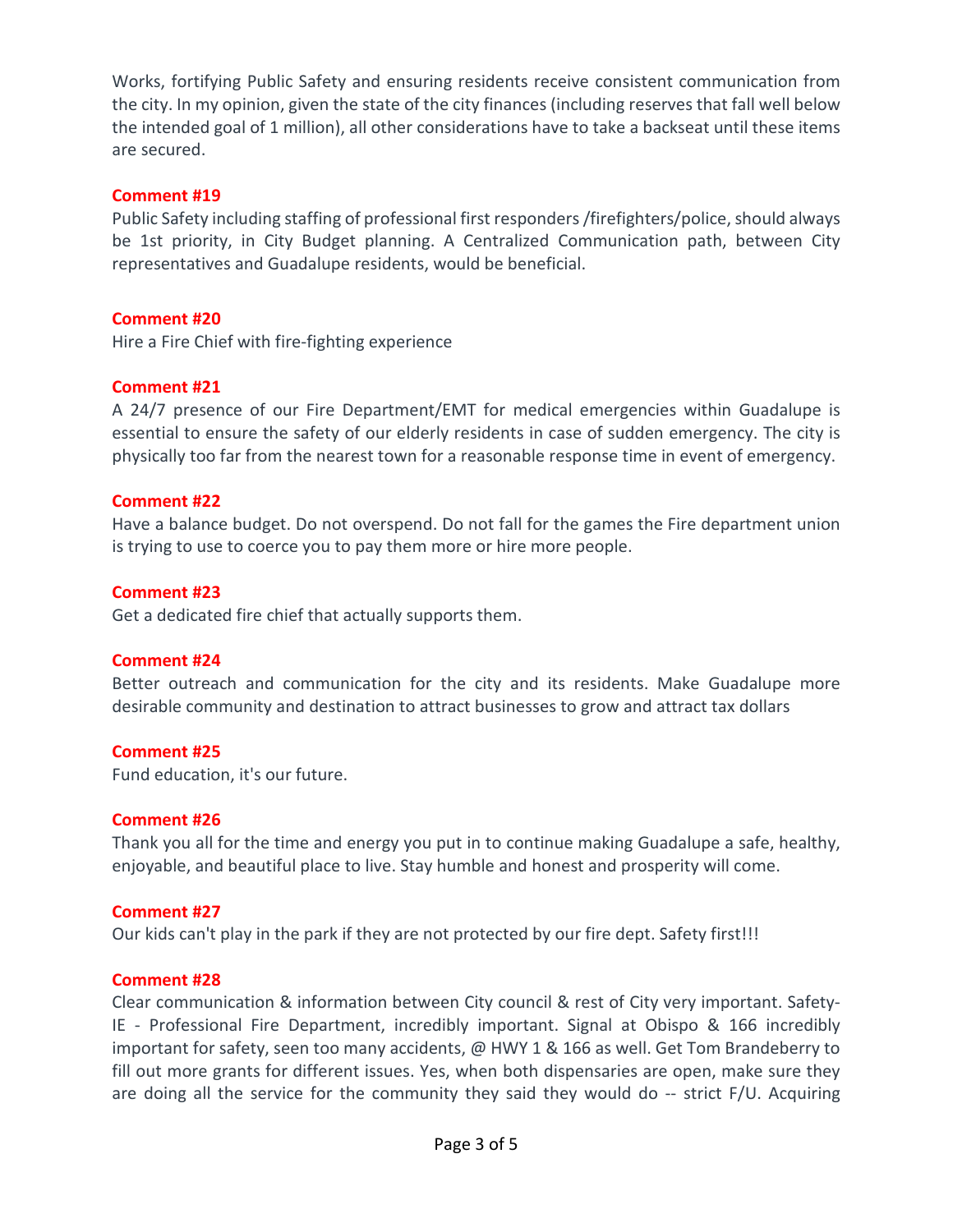property for rec or camping activities can wait another year I think, please think about places for bike riders to spend the night, vs just RV's -- branding Guadalupe as a bike mecca would do much to bring outside money & financing to the city. Thank you! Very good questions

## **Comment #29**

Control spending by each department with quarterly warnings with state of their budgets.

## **Comment #30**

Create more transparency between city council and Residents.

## **Comment #31**

Study, plan and budget for future traffic improvements due to increase in traffic.

## **Comment #32**

The fire department needs a real Fire Chief, more full-time staffing and fair wages.

## **Comment #33**

Due away with a city manager that is in over their head hire a real department head for each department i.e., fire, police, public works. Also take care of essential services (fire police water) before parks and rec along with extra projects. The job of government is to serve the essentials and protect the community. Focus on this!

#### **Comment #34**

The fire department needs true leadership. Hire a full-time fire chief to lead your struggling fire department. It is inexcusable and the liability lands in your hand as public officials to prioritize public safety.

## **Comment #35**

Public safety and fire department staffing, and support should be the highest priority. The fire department has been neglected long enough.

## **Comment #36**

Hello, while I realize all of the above goals are important and did rank several "4's". I would rank Public Safety as the number 1 goal, then Public Infrastructure/Balanced City budget as next priorities with business & recreational development opportunities as next in the priority hierarchy. Thank you, Donald B. Horton, 4352 Lazo Dr.

## **Comment #37**

I would love for Guadalupe to have an indoor aquatic center, and a gym

## **Comment #38**

Fire service is crucial to the public safety of the community. It is a vital necessity and I rank it highest over all other community needs. Time to start a fully funded professional fire agency not connected or controlled by anyone other than a competent fire chief.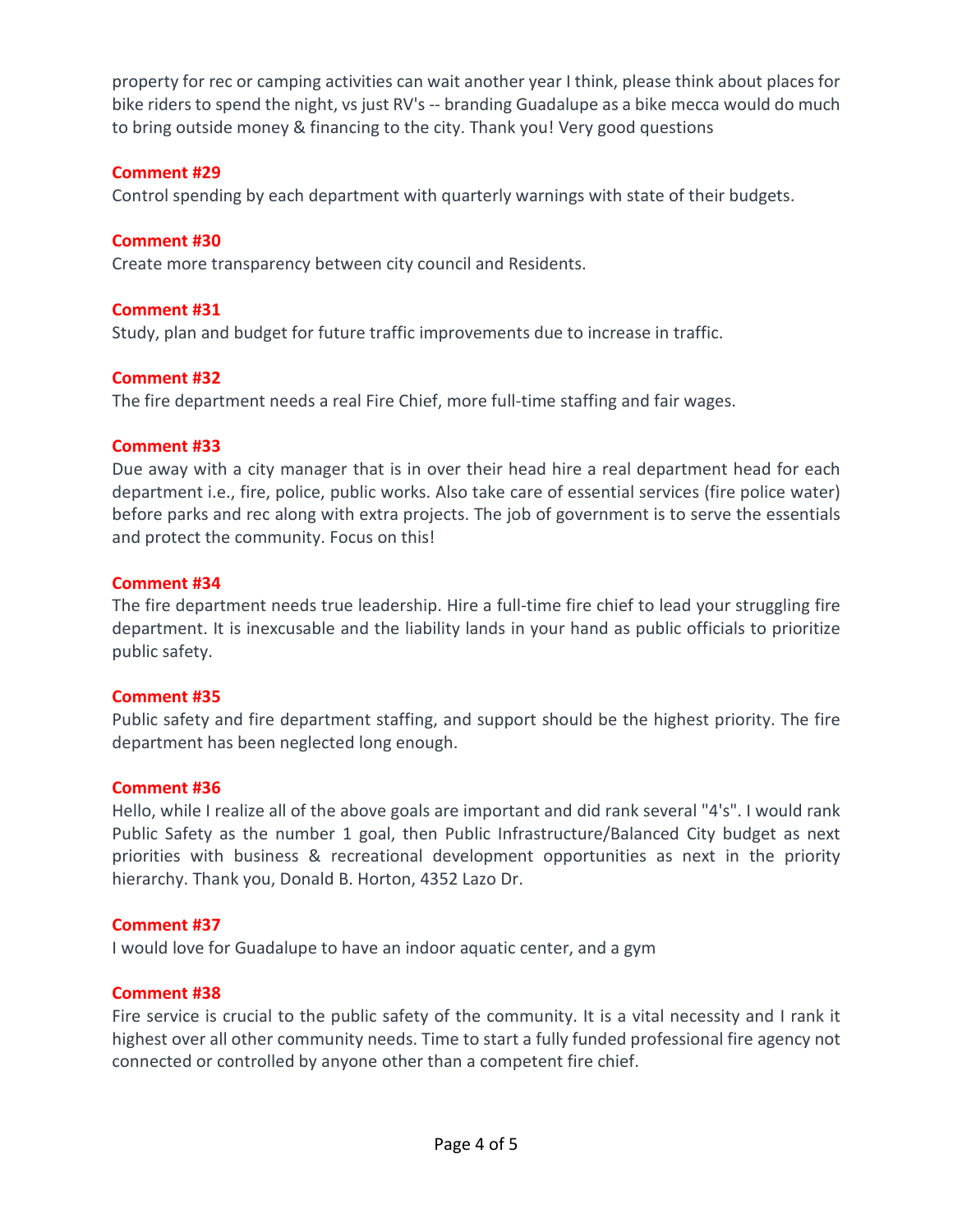## **Comment #39**

These are all good goals. However, without a good, solid and balanced budget, it doesn't matter how good a goal is. Public Safety is important, but it doesn't need to get all new monies the City will acquire. There are other departments that for years have gone without & without complaint. Share the wealth every now and then. Fire is fine as its Police. Let's get the budget and, especially, the reserves where they need to be. All in all, the City is doing well and residents show understand that. We're not Santa Maria and never will be. We're Guadalupe with a population of 8,500. Build on that!

#### **Comment #40**

Please consider supporting a Guadalupe Farmer's Market that would accept EBT/food stamps so that all residents, no matter their income levels, can have access to fresh fruits and vegetables on a weekly basis. The nonprofit FRESA is working to address this issue in our community. They would like to partner with the city to make this market come to fruition.